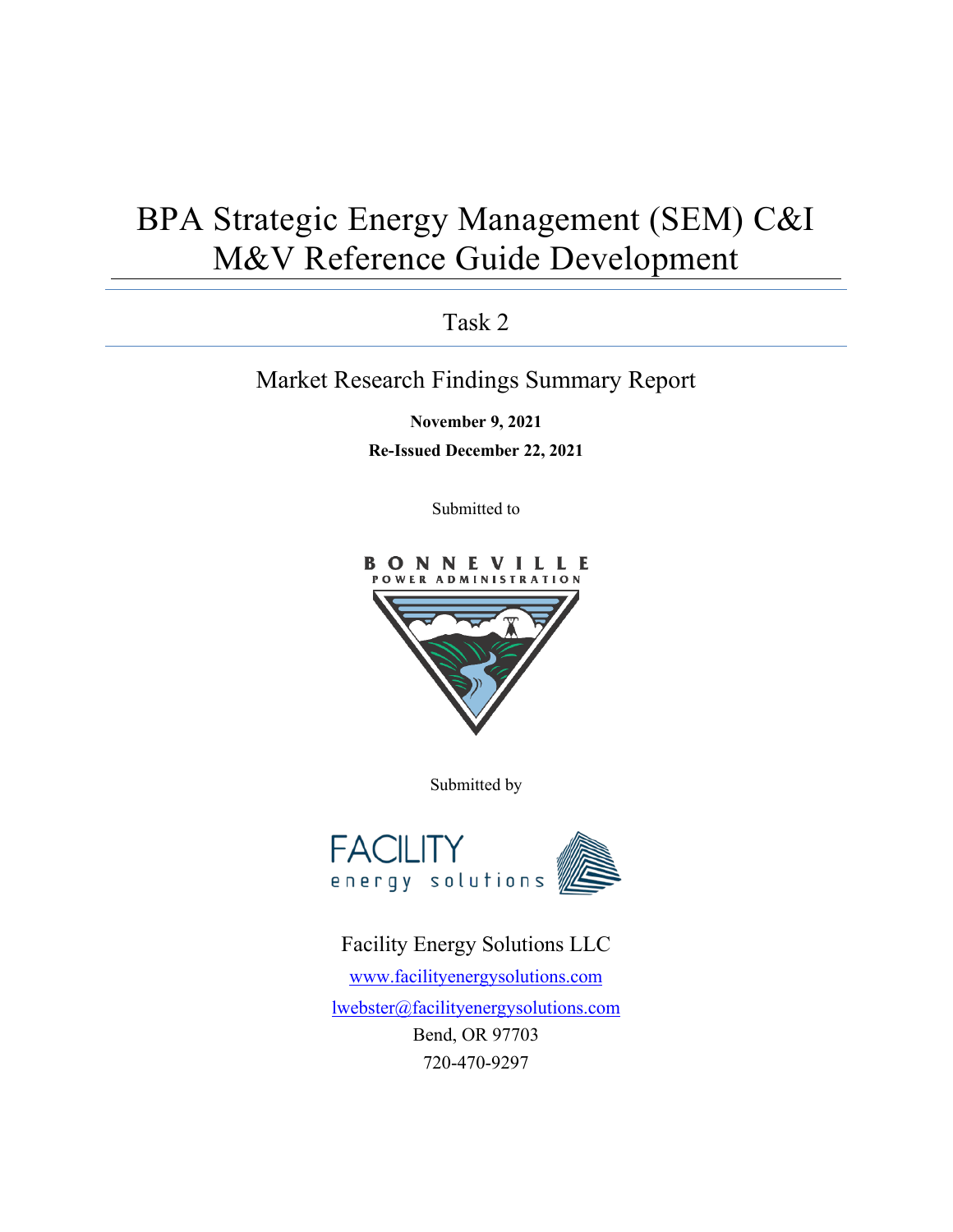

## **OVERVIEW**

This report is submitted by Facility Energy Solutions, with contributions from Energy 350, and Stillwater Energy, to Bonneville Power Administration (BPA) under contract number BPA-2-C-88404.

In this report we present findings from market research conducted to inform updates and development of a combined commercial and industrial Strategic Energy Management guideline for Bonneville Power Administration (BPA). This report was prepared by Facility Energy Solutions, with contributions from Energy 350, and Stillwater Energy.

The primary objectives of this research were to:

- 1. Conduct market research to assess industry activities related to Commercial SEM program offerings, and
- 2. Develop an outline of the new *Commercial and Industrial SEM M&V Reference Guide*.

Progress to-date on these items are provided below. These will be completed and updated, if needed, after discussing this Draft Market Research Findings document with BPA staff.

# 1. MARKET RESEARCH

The team reviewed SEM and related M&V industry activities, including evaluating approaches for inconsistencies and consensus best-practices. An overview of the market research plan is provided in Table 1.

| <b>Item</b> |                                               | <b>Includes</b>                                                                    |  |
|-------------|-----------------------------------------------|------------------------------------------------------------------------------------|--|
|             | 1. Review Existing M&V Guides                 | SEM M&V Guides, IPMVP Option<br>C guidance, other M&V guidelines                   |  |
|             | 2. Review related DOE program guides          | Referenced in the MT&R<br>Guide Rev9                                               |  |
|             | 3. Review SEM EM&V findings related<br>to M&V | Gather and review EM&V findings<br>from commercial and industrial SEM<br>programs. |  |
| 4.          | <b>Identify Commercial SEM Programs</b>       | Gather and review commercial SEM<br>technical requirements                         |  |

### **TABLE 1: OVERVIEW OF MARKET RESEARCH PLAN**

A uniform review method was used to assess items included in  $# 1 - 3$  above. All these existing documents were reviewed and assessed for unique M&V strategies and specific details. The assessment included several detailed items which fell into three categories – General, Models, and Summary, as shown in Table 2 below.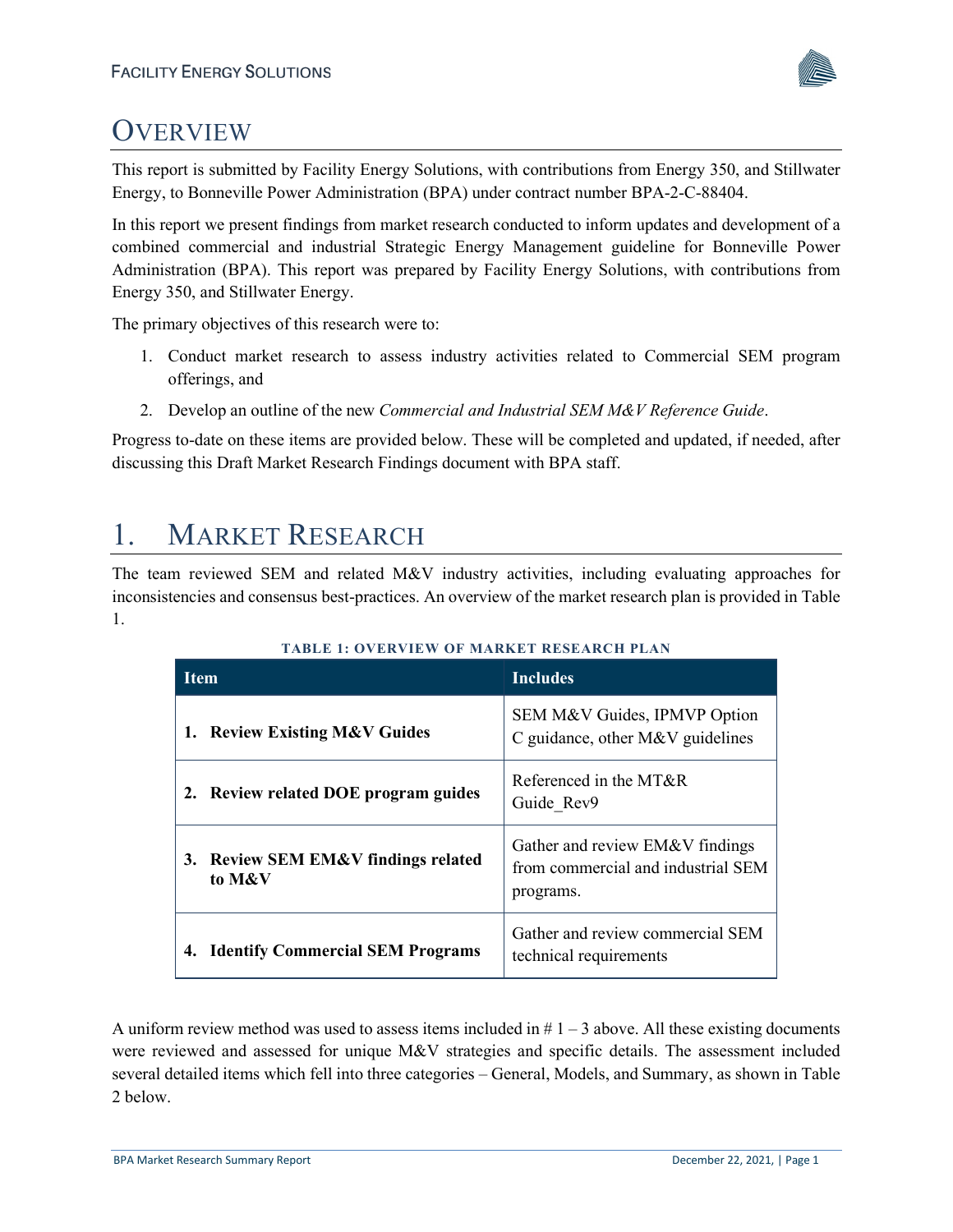### Table 2: Details Collected from M&V Documents

|                | Application (commercial, industrial, other)?              |
|----------------|-----------------------------------------------------------|
|                | Includes step by step guidance for model development?     |
|                | Includes monthly model guidance?                          |
| General        | Data requirements for baseline period                     |
|                | Are model approaches other than Forecast models included? |
|                | Are recommended statistical criteria given?               |
|                | <b>Multicollinearity Guidance</b>                         |
|                | <b>Autocorrelation Guidance</b>                           |
|                | Coefficient of Variation - Cv(RMSE)                       |
|                | <b>Coefficient of Determination - R2</b>                  |
| <b>Models</b>  | Net Mean Bias Error - NMBE                                |
|                | Independent variables (p-value, T-stat)                   |
|                | Model Uncertainty (FSU or other)                          |
|                | Annualization of savings                                  |
| <u>Summary</u> | <b>Other Requirements</b>                                 |
|                | <b>Notes</b>                                              |

Details of the research conducted as well as a summary of the related findings follow.

## 1.1 EXISTING M&V GUIDES

The selection of M&V guidelines was identified by the FES project team based on professional experience and related literature reviews. These include documents that are currently being used in other SEM programs or which provide guidance on IPMVP's Option C M&V methods or similar approaches.

<span id="page-2-0"></span>A total of **16 existing M&V guidelines** were identified, shown in Table 3 below. Notes from the review were provided to BPA in a separate file.

| # | Owner           | <b>Document Name</b>                                                              | <b>Pub. Date</b> |
|---|-----------------|-----------------------------------------------------------------------------------|------------------|
|   | <b>ASHRAE</b>   | ASHRAE 14 - 2014                                                                  | Dec-14           |
|   | <b>BC Hydro</b> | Strategic Energy Management Industrial Cohort Energy<br><b>Modeling Guideline</b> | $Oct-21$         |
| 3 | <b>BPA</b>      | 3 BPA Regression for M&V: Reference Guide                                         | Jul-18           |
| 4 | <b>BPA</b>      | 7_BPA_Verification By Energy Modeling Protocol v2                                 | $Oct-18$         |

### **TABLE 3: EXISTING M&V GUIDES REVIEWED**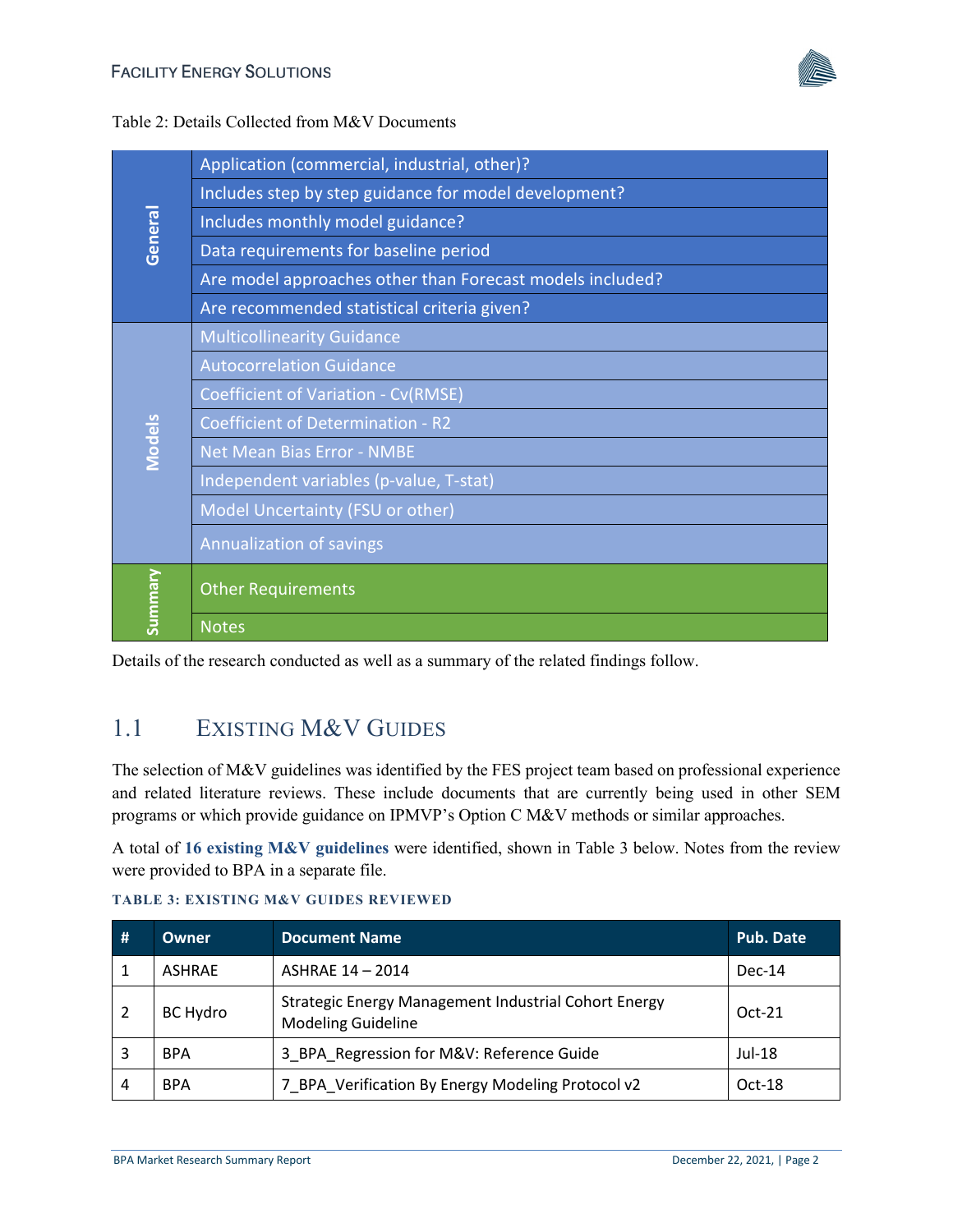### **FACILITY ENERGY SOLUTIONS**



| #              | <b>Owner</b>                   | <b>Document Name</b>                                                                               | <b>Pub. Date</b> |
|----------------|--------------------------------|----------------------------------------------------------------------------------------------------|------------------|
| 5              | CA / Sergio<br><b>Dias</b>     | CA Industrial SEM Design Guide Manual v1.1                                                         | $Mar-17$         |
| 6              | CPUC / Sergio<br><b>Dias</b>   | California Industrial SEM M&V Guide v2.02                                                          | Sep-20           |
| $\overline{7}$ | <b>ETO</b>                     | 2016 Energy Intensity Modeling Guideline v1.1                                                      | Jan-16           |
| 8              | <b>EVO</b>                     | <b>IPMVP 2012</b>                                                                                  | $Jan-12$         |
| 9              | <b>EVO</b>                     | IPMVP Application Guide on NRE/A                                                                   | $Jan-20$         |
| 10             | LBNL / CA                      | LBNL Guidance on Requirements for Meter-Based IPMVP<br>Option C Savings Claims, Version: 6/30/2019 | $Jun-19$         |
| 11             | <b>NEEA</b>                    | Energy Baseline Methodologies for Industrial Facilities                                            | $Oct-13$         |
| 12             | <b>NW SEM</b><br>Collaborative | NW SEM ETSP - WP1 - Tools and Methods for Addressing<br>Multicollinearity in Energy Modeling (SEM) | Sept-13          |
| 13             | <b>NW SEM</b><br>Collaborative | NW SEM ETSP - WP2 - Tools and Methods for Addressing<br>Autocorrelation in Energy Modeling (SEM)   | Sept-13          |
| 14             | <b>NW SEM</b><br>Collaborative | SEM Energy Modeling Method Selection Guide                                                         | $Jun-19$         |
| 15             | SCL                            | P4P Deep Retrofit Manual for Commercial Customers Version<br>1.0 - Seattle City Light              | $Sep-18$         |
| 28             | <b>CPUC</b>                    | Rulebook for Programs and Projects Based on Normalized<br>Metered Energy Consumption               | June-19          |

Key findings from our review of M&V guides are noted below.

- Generally, the guidelines provide a uniform consensus on approach to model development and acceptance criteria. The inventory of M&V guidelines indicates there is generally a consensus on model goodness of fit metrics and required model statistical analyses across industry documents, although some are more detailed and stringent. The individual metrics were documented for each.
- Some M&V Guidelines provide related content to that which may be included in the new BPA Guide.
- General M&V guides are high-level enough to apply to any application, such as the IPMVP and others. Most of the detailed SEM-specific guides are currently more aligned with industrial applications. There is a gap with guidance on commercial SEM.
- Some guidelines provide soft-guidance on uncertainty evaluation, sidestepping setting hard rules on Fractional Savings Uncertainty (FSU) developed by ASHRAE/ Sun-Baltazar. A few of the guides use standard error rather than FSU, including items  $#15 -$  Seattle City Light P4P,  $#16 -$ DOE's UMP SEM Evaluation Protocol, and #8 – IPMVP 2012.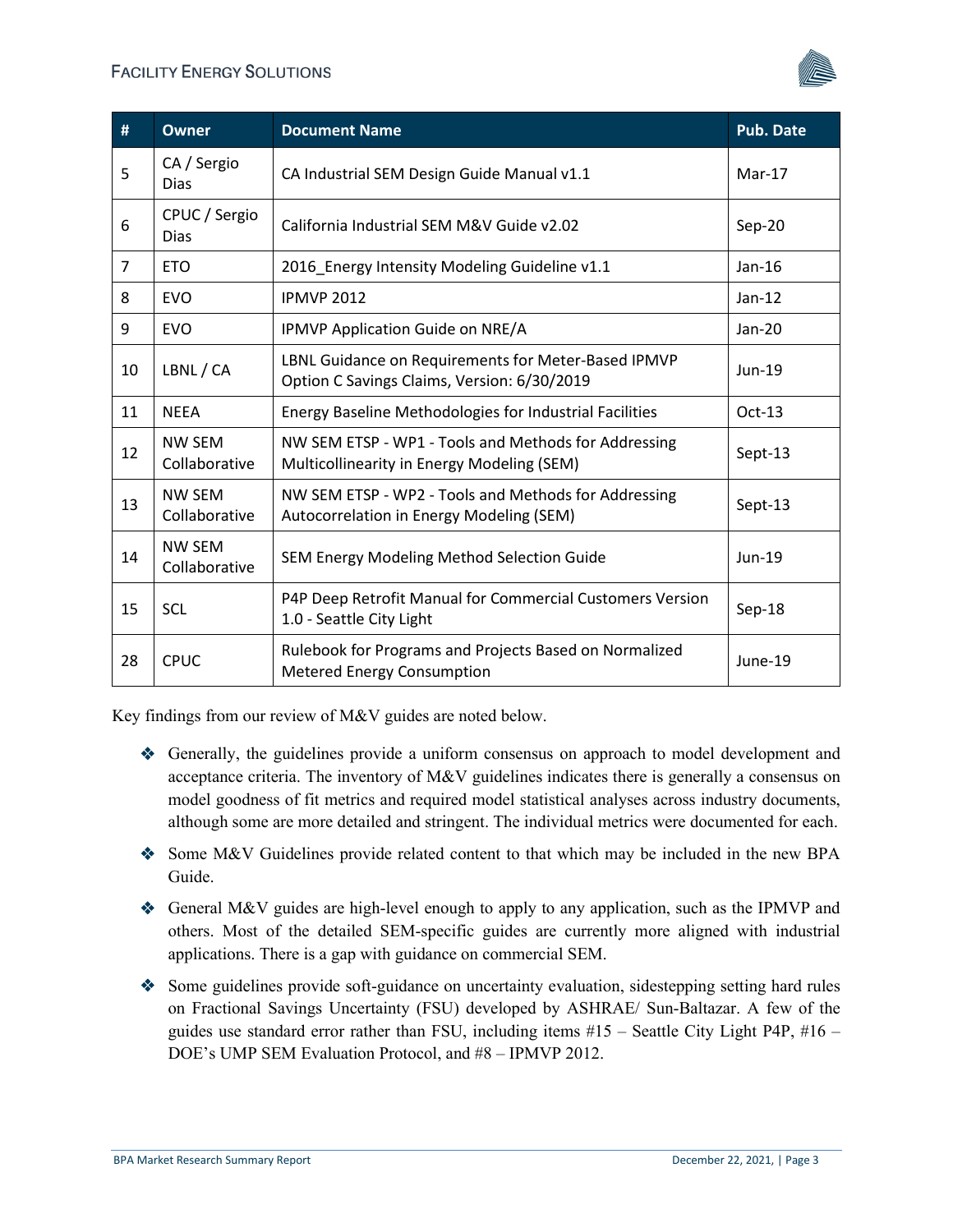

- Most guidelines include similar direction related to energy model development process and are generally in alignment with the current MT&R Guide. Some others provide deeper coverage on certain types of models (e.g., pre-post models).
- The MT&R Guide includes specific guidance on models with irregular time intervals, which is not included in many of the other M&V guides.
- Annualization of savings was categorized as a topic across documents but may not apply to BPA's programs since avoided energy savings are reported.
- Tips and specific examples are often more clearly represented in figures and examples. Guides that included more figures and examples are more helpful and provide better guidance to the modeler than those with mainly text. The clarity of the MT&R\_V9 is about average in this capacity compared with other documents.

### 1.2 REVIEW DOE'S PROGRAM GUIDES

M&V guidelines used by DOE's Superior Energy Management Program as well as those related to ISO 50001 certification were identified by the FES project team based on professional experience and related literature reviews. A total of **3 related documents** were identified for review and are detailed in Table 4.

| #               | <b>Owner</b> | <b>Document Name</b>                                                                                                    | Pub. Date |
|-----------------|--------------|-------------------------------------------------------------------------------------------------------------------------|-----------|
| 23a             | DOE          | Superior Energy Performance 50001 (SEP 50001) Program<br>Measurement & Verification Protocol: 2019                      | $Oct-19$  |
| 23 <sub>b</sub> | DOE          | Superior Energy Performance 50001 (SEP 50001) Guidance for<br>the SEP Program Measurement & Verification Protocol: 2019 | $Jan-19$  |
| 24              | <b>ISO</b>   | ISO 17741: 2016 General Technical Rules for Measurement,<br>Calculation and Verification of Energy Savings of Project   | 2016      |

### **TABLE 4: DOE AND ISO DOCUMENTS REVIEWED**

Review of these documents was completed as detailed in Table 2 above. Key findings from our reviews of DOE's and ISO's related program guides are noted below. Notes from the review were provided to BPA in a separate file.

- The new SEM M&V Guideline should include more direct statistical guidance like other guides (noted in Section 1.1). The references made in MT&R  $v9$  to the DOE documents should be updated to use hard values as much as possible. The team suggests that we do not include cross-references to DOE's SEP program.
- We also suggest avoiding any discussion of ISO standards or programs. Inclusion of these is likely to confuse users since these programs are unrelated but complementary to SEM program offerings.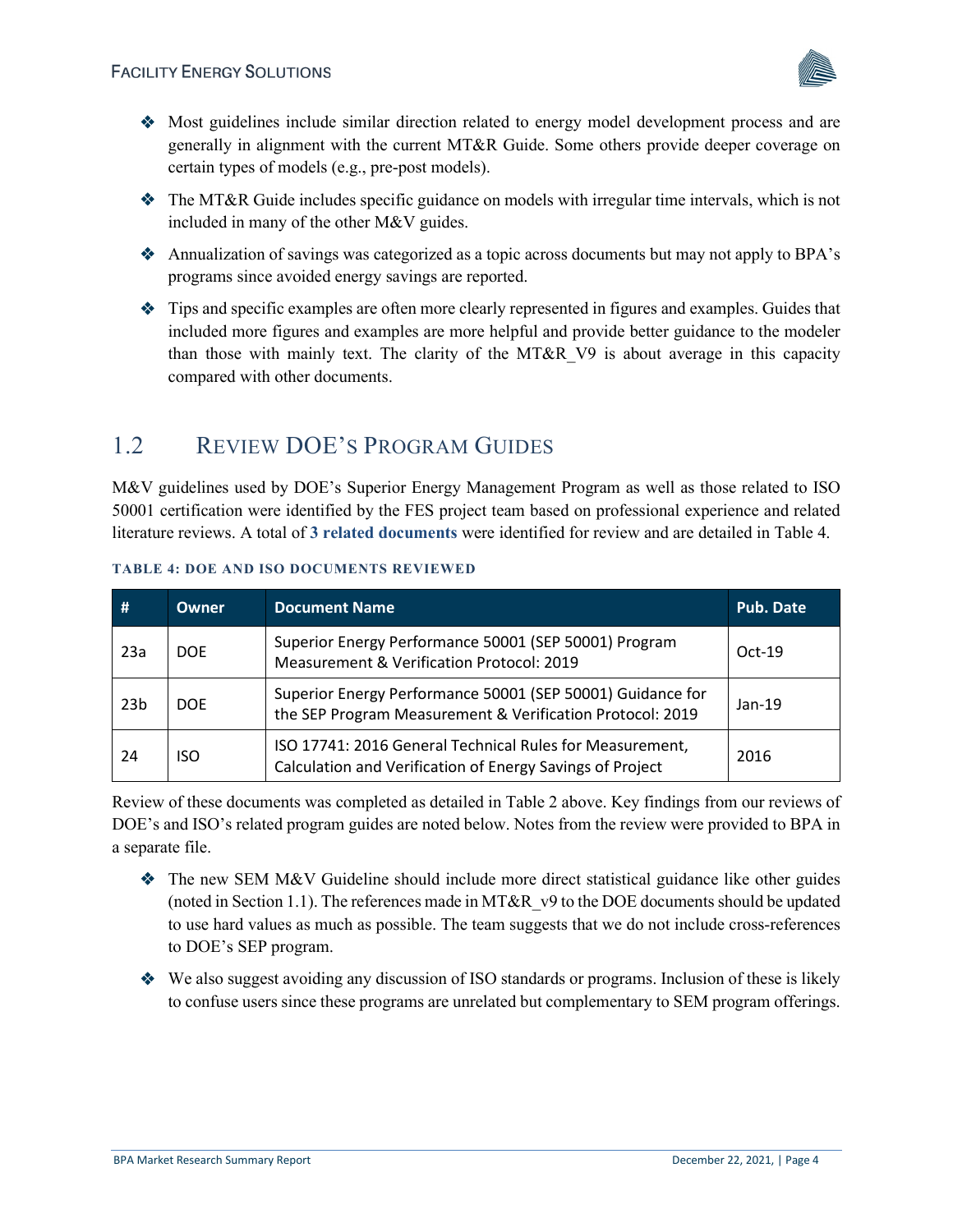

### 1.3 SEM EM&V FINDINGS RELATED TO M&V

Evaluation Measurement & Verification (EM&V) studies related to SEM were identified by the FES project team based on professional experience and related literature reviews. The most current studies were considered and a total of **11 related documents** were identified for review, which are listed in Table 5.

#### **TABLE 5: SEM EM&V DOCUMENTS REVIEWED**

| #  | <b>Owner</b>                               | <b>Document Name</b>                                                                                                                                      | <b>Pub. Date</b> |
|----|--------------------------------------------|-----------------------------------------------------------------------------------------------------------------------------------------------------------|------------------|
| 16 | <b>DOE</b>                                 | The Uniform Methods Project: Methods for Determining<br>Energy Efficiency Savings for Specific Measures NREL Chapter<br>24 - SEM Evaluation Protocol      | $May-17$         |
| 17 | <b>ETO</b>                                 | Trust Production Efficiency<br>Strategic<br>Energy<br>Energy<br>Management Evaluation Final Report                                                        | $Feb-19$         |
| 18 | <b>IEPEC</b>                               | SEM Modeling-Strategic Energy Management Modeling:<br>What's good enough?                                                                                 | 2017             |
| 20 | <b>NEEP</b>                                | Evaluation, Measurement & Verification (EM&V)<br><b>Best</b><br>Practices & Recommendations for Industrial Strategic Energy<br><b>Management Programs</b> | $May-17$         |
| 21 | SBW Consulting /<br><b>BPA</b>             | SBW BPA Evaluability Assessment for the BPA Commercial<br><b>SEM Pilot Program</b>                                                                        | Aug-17           |
| 22 | ETO / DNV GL                               | Industrial O&M Persistence Study                                                                                                                          | Apr-20           |
| 26 | North American<br><b>SEM Collaborative</b> | Strategic Energy Management Program Persistence and Cost<br>Effectiveness: An Analysis of the SEM Program Landscape                                       | April-21         |
| 27 | <b>RTF</b>                                 | Guidance on Evaluated Energy Savings for Industrial SEM                                                                                                   | $Jul-21$         |
| 29 | VT / Cadmus                                | Evaluation of Continuous Energy Improvement - Draft<br>Report                                                                                             | $Jun-19$         |
| 32 | <b>CPUC</b>                                | Industrial SEM Programs Early Feedback Report                                                                                                             | $Mar-21$         |
| 33 | BPA / SBW /<br>Cadmus                      | Industrial Strategic Energy Management (SEM) Impact<br><b>Evaluation Report</b>                                                                           | Apr-21           |

Review of these documents was completed, as detailed in Table 2 above.

Key findings from our reviews of EM&V guides which relate to M&V of savings are noted below. There were many interesting recommendations, and notes from the review were provided to BPA in a separate file.

These evaluation reports provide some direct suggestions to SEM program implementers.

- *The Uniform Methods Project* (Item #16) is an Evaluation Protocol which provides higher level direction to program administrators and evaluators.
	- o The level of technical detail provided in this document is very high.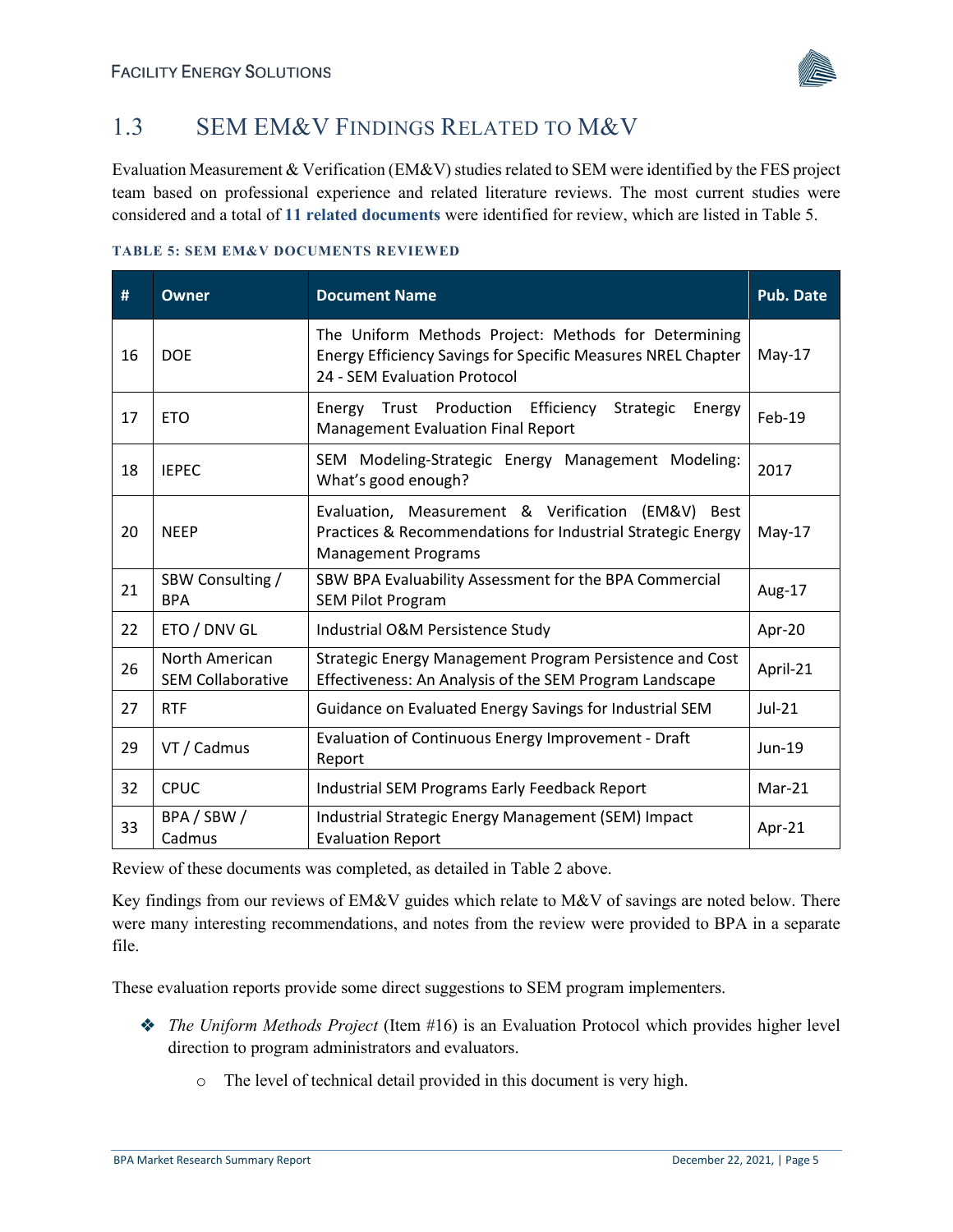

- o The SEM Evaluation Protocol outlines differences between Commercial and Industrial SEM models.
- The document *SBW BPA Evaluability Assessment for the BPA Commercial SEM Pilot Program* (Item # 21, above), was developed in anticipation of BPA's Commercial SEM program offerings and has four primary recommendations:
	- 1. Engineers use models with the fewest number of parameters that still fit the data.
	- 2. A model of the reporting period data always be created.
	- 3. Significant modeling choices should be traceable.
	- 4. Analyses and decision-making rationales should be documented.

Other observations from #21 that are relevant to M&V include:

- o The program needs to document whether the applicable baseline is pre-conditions or current practice and ensure a current practice baseline period is established.
- o The study notes that estimated savings are needed since savings were in the noise of the model on several previous projects.
- o The study notes the need to screen models for bias, as well as issues observed due to use of multiple weather sources.

 The *Industrial Strategic Energy Management (SEM) Impact Evaluation Report* (Item #33) was an evaluation study on BPA's SEM program. Several recommendations related directly to program level M&V included:

- o BPA should improve the accuracy of the reported savings by recording negative SEM savings estimates or making program-level adjustments to savings.
- o Further investigation is needed on how uncertainty of capital project savings estimates affects SEM savings estimates.
- o Assess the effect of BPA's new policy of establishing a new baseline for participant facilities every two years on savings realization rates.
- o To support an assessment of program cost-effectiveness, BPA should collect data on participant engagement with the program,
- o BPA should continue to collect data from participant facilities after engagement ends to better assess the program's long-term value and cost-effectiveness.
- o Collect high frequency data for use in daily or weekly models.
- o Use discretion in reporting saving uncertainty.
- o Routinely test for significance of weather variables in regression model.
- $\bullet$  One of the most recent studies is #26 by the North American SEM Collaborative was published in April 2021. This report details SEM program practices including re-baselining and persistence of savings.
- Persistence of SEM measures was generally reported to be strong, with SEM measure lives generally exceeding three-years (e.g., *Industrial O&M Persistence Study*- Item #22).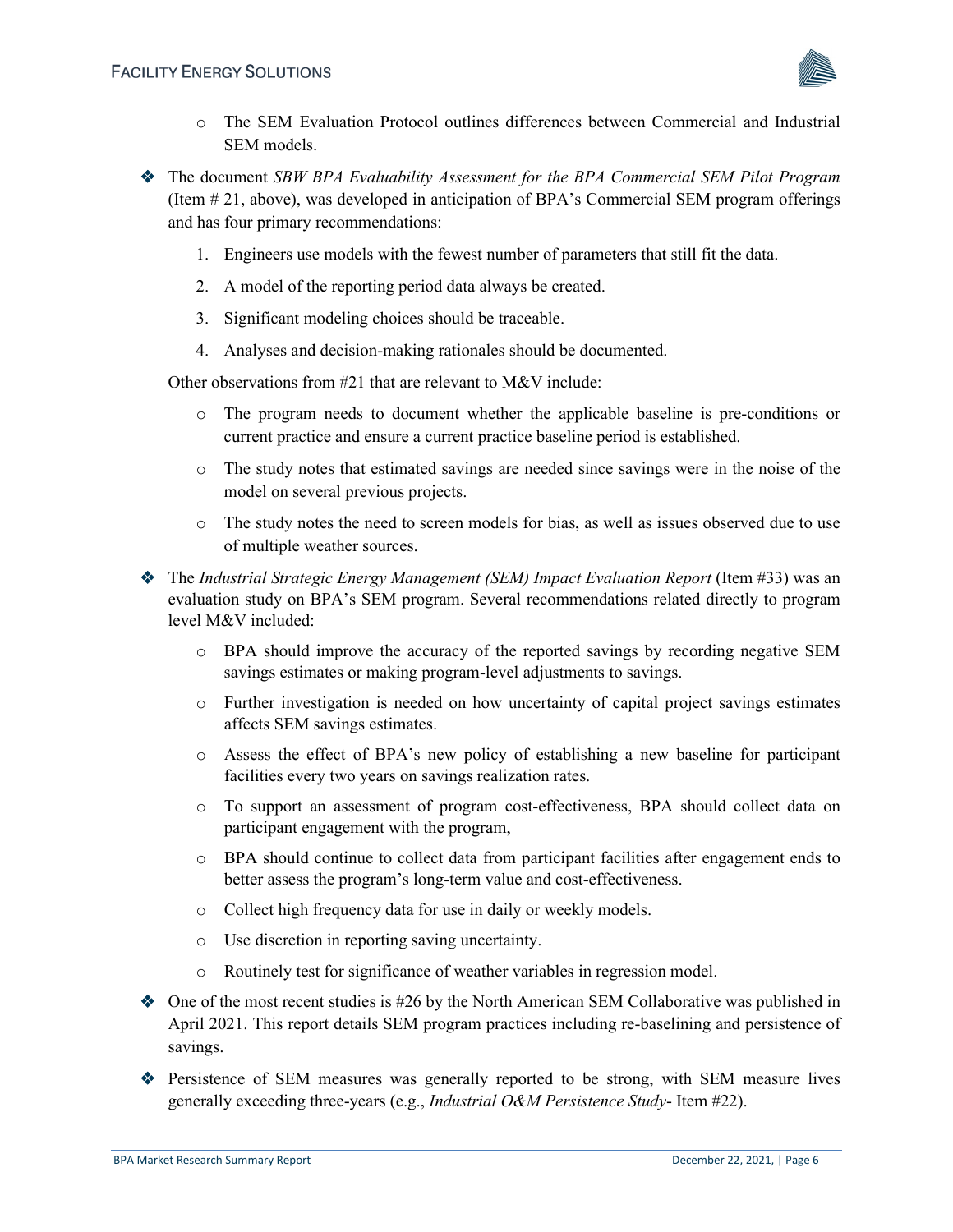

- Evaluators consistently recommend that negative savings be counted or tracked at the SEM program level to avoid the introduction of bias in savings estimates from excluding negative savings, while others suggest verifying estimates using other means.
- Several evaluation studies raised concerns about the accuracy of saving estimates from capital measures, and the impact on SEM's program savings accuracy. Recommendations of verifying the baselines used in the estimates for capital improvements was included.

### 1.4 COMMERCIAL SEM PROGRAM REVIEW

The FES project team collected information related to Commercial SEM program offerings and technical approaches across the US and Canada. A substantial portion of this information was made available by the American Council for an Energy Efficient Economy (ACEEE) based on data collection ACEEE had previously compiled. Additionally, the FES team added other known commercial SEM programs to the list. Once collected, the FES team worked to researched additional details related to the SEM programs identified, as described in Table 6.

|                                   | Program Name                                                      |
|-----------------------------------|-------------------------------------------------------------------|
|                                   | <b>Status</b>                                                     |
|                                   | Program Sponsor/Administrator                                     |
| <b>ACEEE Program Data</b>         | <b>Customer Sectors</b>                                           |
|                                   | <b>Start Year</b>                                                 |
|                                   | <b>End Year</b>                                                   |
|                                   | Website                                                           |
|                                   | SEM?                                                              |
|                                   | C-SEM?                                                            |
|                                   | Documents Available                                               |
| <b>BPA Market Research Review</b> | What are technical differences in commercial SEM from Industrial? |
|                                   | Technical Documents Referenced in C-SEM                           |
|                                   | <b>Notes</b>                                                      |
|                                   | <b>State/Province</b>                                             |
|                                   | <b>Avoided Energy or Normalized Savings</b>                       |

### **TABLE 6: COMMERCIAL SEM PROGRAM DATA**

The review of program offerings was achieved with mixed success. High-level investigation revealed a substantial number of commercial SEM program offerings across the US and Canada, but related information was not always published or readily accessible to the FES team. However, some conclusions are applicable to this effort. Additional dedicated research would be needed to better understand the nuances of commercial SEM programmatic landscape.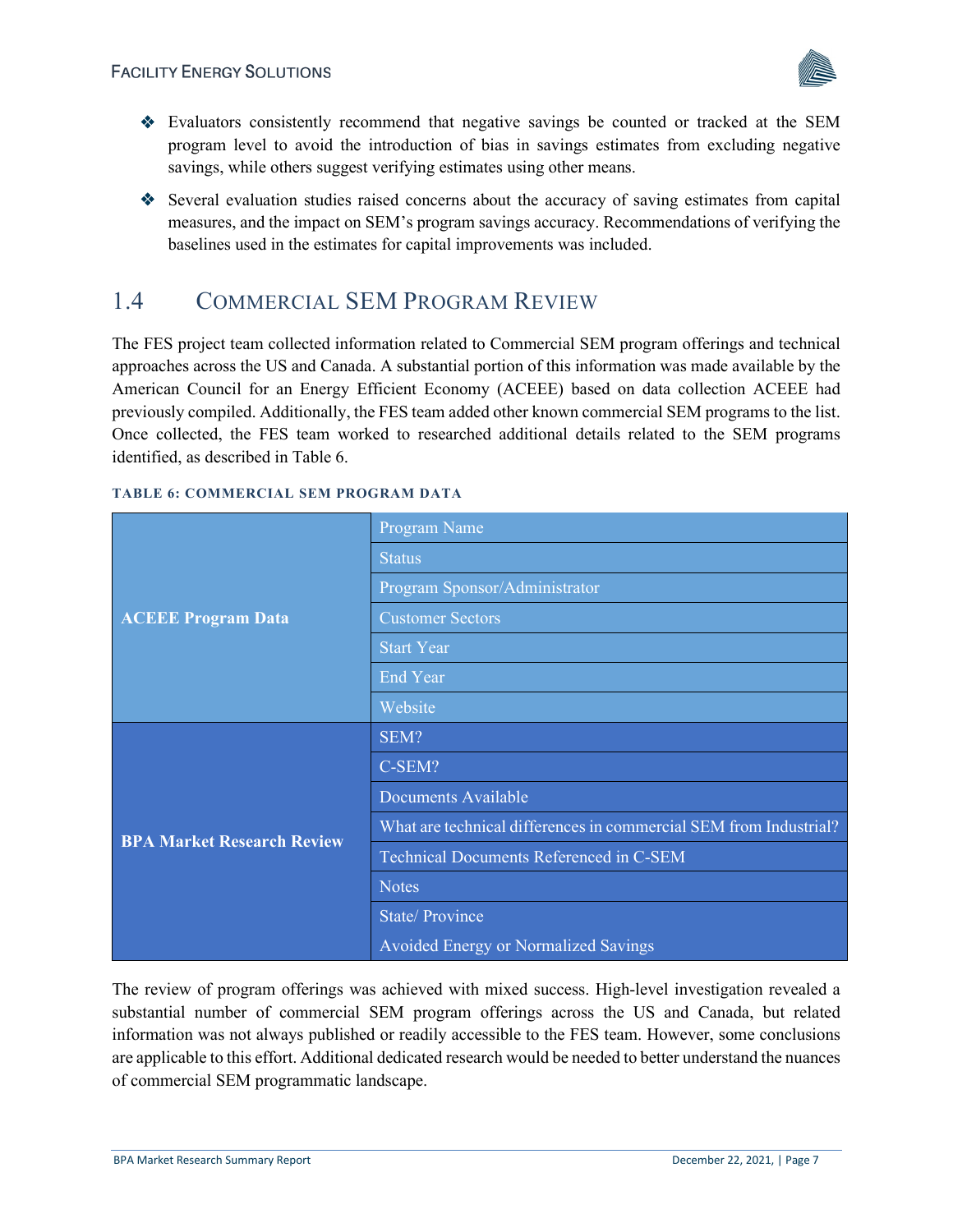### **FACILITY ENERGY SOLUTIONS**



The programs identified as Commercial SEM are listed in Table 7 below.

- **72 continuous improvement type programs** are included in the list identified
- 44 of the initially identified programs are **SEM or SEM-related programs**
- **Of the 44 programs**, and **20 programs** were categorized as Commercial SEM.

### **TABLE 7: COMMERCIAL SEM PROGRAMS IDENTIFIED**

| $\#$               | <b>Program Sponsor/</b><br><b>Administrator</b> | <b>Program Name</b>                                      | <b>Customer Sectors</b>                                                                                                                                           | <b>Start</b><br>Year | <b>End</b><br>Year                |
|--------------------|-------------------------------------------------|----------------------------------------------------------|-------------------------------------------------------------------------------------------------------------------------------------------------------------------|----------------------|-----------------------------------|
| i.                 | <b>BC</b> Hydro                                 | <b>SEM Commercial</b>                                    | Commercial                                                                                                                                                        | 2007                 |                                   |
| ii.                | <b>Bonneville Power</b><br>Administration       | Commercial SEM                                           | Commercial;<br>Municipal Gov.<br>Facilities; Nonprofits                                                                                                           |                      |                                   |
| $\overline{111}$ . | Clark Public Utility<br>District                | Commercial SEM                                           | Commercial                                                                                                                                                        |                      |                                   |
| iv.                | Commonwealth<br><b>Edison and Nicor Gas</b>     | Premium Industrial<br>and Commercial SEM                 | Commercial;<br>Hospitals; Industrial;<br>Municipal Gov.<br>Facilities; Schools;<br>Universities; Water<br>Treatment/Waste<br>Management                           | 2014                 |                                   |
| V.                 | DC Sustainable<br><b>Energy Utility</b>         | University SEM                                           | Universities                                                                                                                                                      | February<br>2020     | 2021                              |
| vi.                | <b>Efficiency Nova</b><br>Scotia                | <b>Strategic Energy</b><br>Management Program            | Commercial;<br>Industrial                                                                                                                                         | 2015                 | 2022, but<br>expected<br>to renew |
| vii.               | <b>Efficiency Vermont</b>                       | CEI-Light<br>[Continuous Energy<br>$Improvement = SEM$ ] | Commercial                                                                                                                                                        |                      |                                   |
| viii.              | Energy Trust of<br>Oregon                       | Commercial SEM                                           | Commercial;<br><b>Correctional Facilities;</b><br>Hospitality; Hospitals;<br>Multifamily;<br>Nonprofits; Schools;<br><b>State Gov Facilities;</b><br>Universities | 2011                 |                                   |
| ix.                | Focus on Energy<br>Wisconsin                    | Wisconsin SEM<br>Leaders                                 | Agricultural;<br>Commercial;<br>Hospitals; Industrial;<br>Water                                                                                                   | 2015                 |                                   |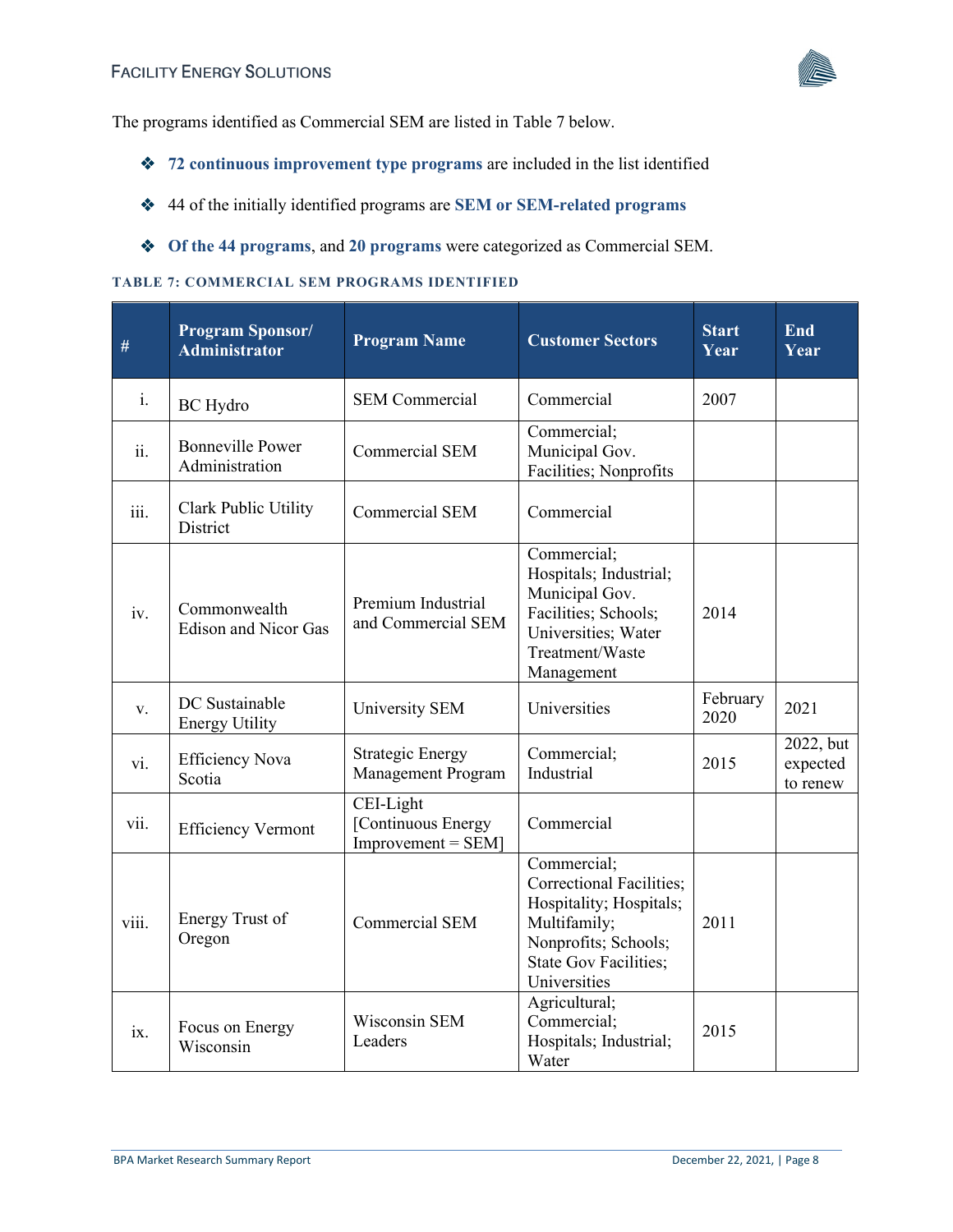

| #      | <b>Program Sponsor/</b><br><b>Administrator</b>                          | <b>Program Name</b>                                                | <b>Customer Sectors</b>                                           | <b>Start</b><br>Year | <b>End</b><br>Year |
|--------|--------------------------------------------------------------------------|--------------------------------------------------------------------|-------------------------------------------------------------------|----------------------|--------------------|
| X.     | Focus on Energy<br>Wisconsin                                             | <b>SEM Healthcare</b>                                              | Hospitals                                                         |                      |                    |
| X1.    | Government of<br>Alberta                                                 | <b>Strategic Energy</b><br>Management                              | Commercial;<br>Industrial                                         |                      |                    |
| xii.   | <b>Idaho Power</b>                                                       | School Cohort                                                      | Schools                                                           | 2017                 | 2022               |
| xiii.  | MCE (PG&E?)                                                              | MCE Community<br>Choice                                            |                                                                   |                      |                    |
| xiv.   | National Grid                                                            | <b>Strategic Energy</b><br>Management<br>Partnership (New<br>York) | Commercial;<br>Industrial; Water<br>Treatment/Waste<br>Management | 2019                 | 2022               |
| XV.    | New York State<br><b>Energy Research and</b><br>Development<br>Authority | <b>Strategic Energy</b><br>Management Program                      | Commercial;<br>Industrial                                         | 2017                 |                    |
| xvi.   | Pacific Power                                                            | <b>Wattsmart Business</b><br>Program                               | Commercial; Water<br>Treatment/Waste<br>Management                | 2014                 |                    |
| xvii.  | <b>Public Service</b><br>Company of New<br>Mexico                        | <b>Strategic Energy</b><br><b>Management Business</b><br>Program   |                                                                   |                      |                    |
| XVIII. | <b>Puget Sound Energy</b>                                                | Commercial Strategic<br><b>Energy Management</b>                   | Commercial                                                        | 2003                 |                    |
| xix.   | <b>Puget Sound Energy</b>                                                | Multifamily SEM                                                    | Residential                                                       |                      |                    |
| XX.    | Tacoma Public<br><b>Utilities</b>                                        | Commercial Strategic<br><b>Energy Management</b>                   | Commercial;<br>Hospitals; Schools;<br>Universities                | 2018                 |                    |
| xxi.   | University of Oregon                                                     | <b>Energy Management</b><br>Program                                | Universities                                                      |                      |                    |

Due to the limited availability of accessible information related to SEM programs, it is somewhat difficult to draw overall conclusions about commercial SEM programs in general. Conclusions are that the current commercial SEM programs share many fundamental concepts, but the specific programmatic details (e.g., type of savings claimed, approach to negative savings) vary widely, so it is difficult to draw more direct conclusions at this point.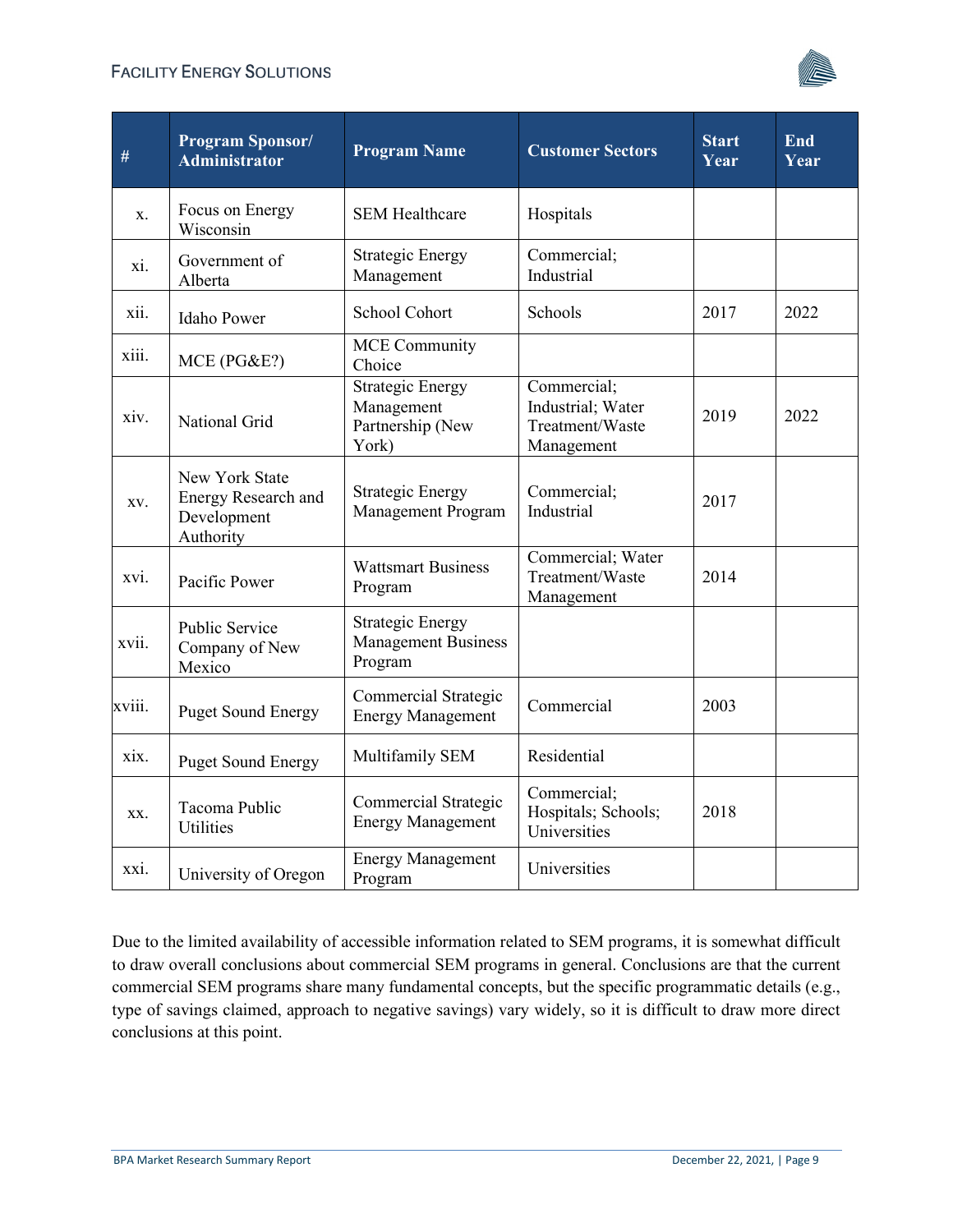

## 2. DRAFT OUTLINE FOR SEM C&I M&V REFERENCE **GUIDE**

The FES team proposes an updated outline for the new SEM M&V Guideline. The team started with the outline from BPA's existing MTR Reference Guide Rev9, and then considered the sequence of headings, missing commercial-specific SEM content, best practices from other sources, [1](#page-10-0) and previous input from  $BPA<sup>2</sup>$  $BPA<sup>2</sup>$  $BPA<sup>2</sup>$ .

A copy of the outline is presented to BPA along with this memo as an attached file. Below are a summary of the more significant changes and proposed additions:

### *Section 1.0 Characterizing the Facility*

- Relocated *1.1.1 Identify Utility Meters and Submeters* to a new section 1.2 called *Utility Meters and Submeters*. This section will include content on existing meters and potential to expand meter infrastructure.
- Under *1.3 Identify Energy Drivers*, added *1.3.1 Schedule Data* section to discuss commercial specific energy drivers pertaining to building and occupancy schedules, and *1.3.4 Indicator Variables* to provide introduction and definition of this topic
- Added a new section *1.3 Identifying and Documenting Static Factors*

### *Section 2.0 Establishing a Baseline Data Set*

- Create a new Section 2.1.1 *Adjusting for Baseline Energy Projects and Non-Routine Events*. This section will contain a brief prompt for context and an illustrative graphic. It will then point the reader to the Appendix *Treatment of EEMs During the Baseline Period,* where the existing table will be retained.
- Moving the existing *Appendix E Models with Irregular Time Intervals* into Section 2.4, a newly proposed section. Section 2.4 will provide brief text and then point the reader to the existing Appendix for more detail.

### *Section 3.0 Developing a Baseline Energy Model*

- Moving the existing content from *Appendix F Summary of Competing Models* into Section 3.5, a newly proposed section
- Propose BPA to consider a new section *3.6.4 Bottom-Up Calculations* to provide guidance on the bottom-up as an alternative method, bottom-up was previously introduced under section 4.4.4

### *Section 4.0 Making Adjustments for Non-Routine Events*

 We propose moving this entire section, so it is now Section 4 and comes before the section on *Calculating Energy Savings During the Reporting Period*

[Table 3.](#page-2-0)

<span id="page-10-0"></span><sup>1</sup> Other sources as identified in Notes from the review were [provided to BPA in a separate file.](#page-2-0)

<span id="page-10-1"></span><sup>2</sup> Refer to Task 1 Memo: BPA\_Final High\_Level\_Memo\_8.30.2021.docx